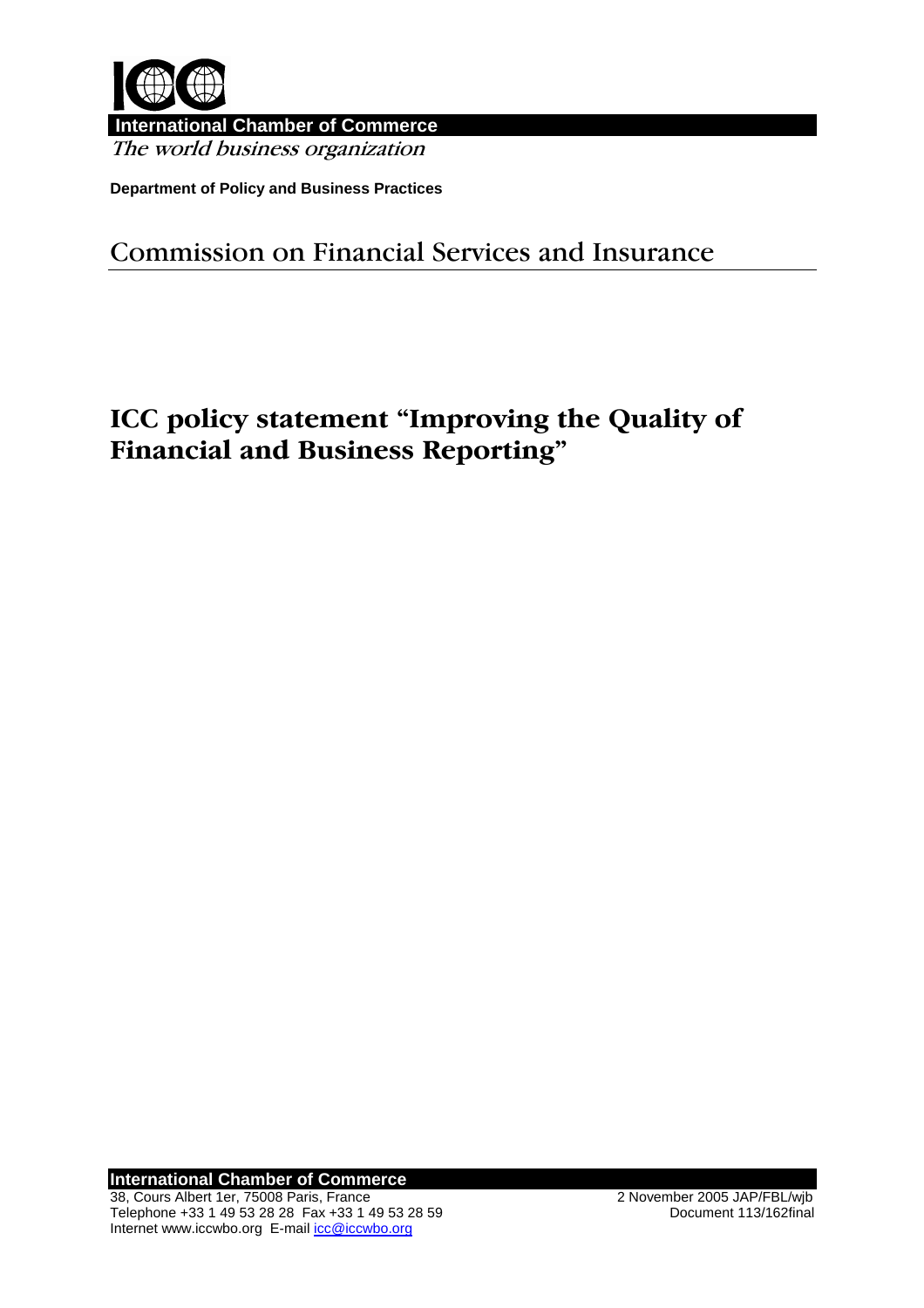

## Improving The Quality Of Financial And Business Reporting

#### Introduction

Information is the lifeblood of global capital markets. High-quality, consistent, comparable and understandable reporting by business enterprises enhances investor confidence and market efficiency, and thereby contributes to the depth and liquidity of capital markets, which businesses depend upon for sustainability and growth.

Five years ago ICC issued a policy statement on "Improving the Quality of Financial Information". That statement noted that there is a substantial gap between the quality of financial information available in many countries and the reasonable expectations of the users of this information. It also identified the closing of that gap as a major priority issue for all actors in the international financial marketplace – buyers, sellers, investors, lenders, borrowers, regulators, finance ministries and central banks. And it called for:

"… the changes necessary at national and international level so that all general-purpose financial information may be prepared according to a single worldwide framework using common measurement criteria and requiring fair and comprehensive disclosure. The framework must provide users with a transparent representation of the underlying economics of transactions and must be applied rigorously and consistently."

The potential benefits of a worldwide framework for financial reporting are significant:

- Greater comparability and comprehension of financial information for investors, especially those engaging in cross-border transactions,
- Increased availability of capital and lower costs,
- More efficient allocation of resources, and
- Higher economic growth.

A number of important developments have occurred since ICC issued its original policy statement.

- The International Accounting Standards Board (IASB) the organization developing International Financial Reporting Standards (IFRS) – has implemented a significant restructuring, which has improved the acceptability to national authorities of its role as a global standards-setting body.
- The European Union has adopted IFRS as the basis for reporting in the consolidated financial statements by listed companies within its jurisdiction. The US Financial Accounting Standards Board is working with the IASB on a number of joint projects, and Japanese and other national standard-setters have launched initiatives to converge their national standards with IFRS. Many developing countries and emerging markets are adopting IFRS as the basis for their national standards as well.
- Financial scandals in the US, Europe and elsewhere suggest that financial reporting, by any standards, needs to be underpinned by improved regulation, corporate governance, auditing and other measures.

These developments suggest that a more focused set of ICC recommendations at this time might be helpful in achieving the desired objectives. Moreover, investors and other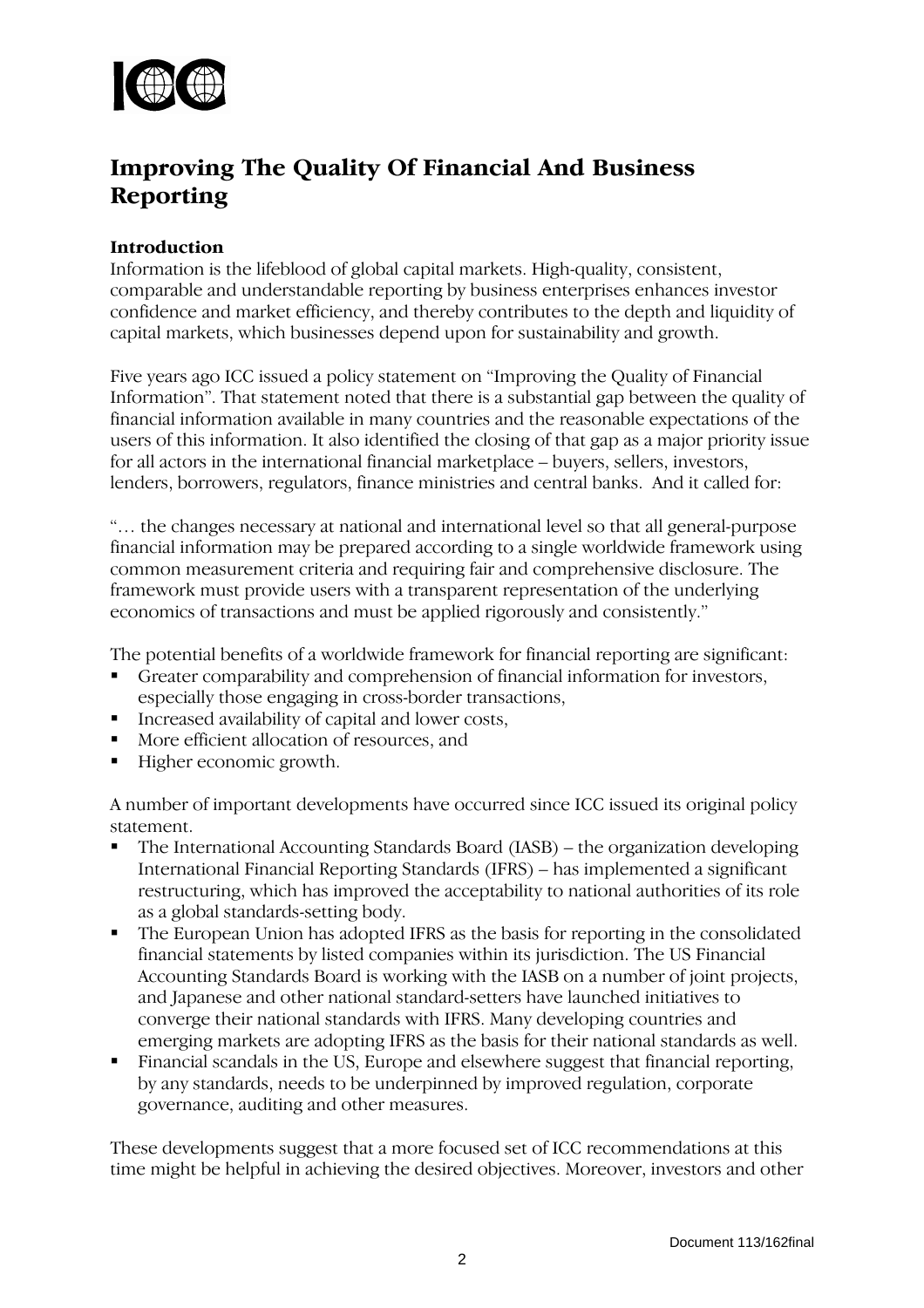

stakeholders have become more demanding, which suggests that the broader concept of business reporting and transparency should be developed and supported.

#### Global convergence of accounting standards

ICC supports IASB's work to develop a single set of high-quality international accounting standards and its efforts to bring about convergence of national standards and IFRS to high-quality solutions, thereby setting the stage for global convergence. ICC commends IASB for the significant strides it has made in recent years in improving the quality of its international standards and in establishing processes and procedures that have increased confidence in its work. At the same time, it is recognized that on-going efforts must be made to assure high-quality input into the international standards-setting process, to give full consideration to differing viewpoints and to enhance the acceptability of IFRS to authorities around the world.

Convergence of national standards with IFRS is a complex and difficult process. In ICC's view, success will depend upon prior implementation of a high-quality platform of IFRS standards that command wide acceptance and support. Moreover, convergence can only be achieved by using the same standards, interpretations and consistent enforcement positions. It is important that all participants in the financial reporting chain work together to promote this consistency. In doing so, however, we cannot lose sight of the fact that IFRS standards are principles-based. Experienced professionals exercising reasonable judgment may reach different conclusions which are nonetheless in line with the principles and guidance material of a given standard. The concept of a range of acceptable interpretations, where this is unavoidable, is fundamental to a principlesbased system.

Moving more specifically to convergence of national standards with IFRS, ICC encourages IASB to expand its official liaison activities with national standards-setters and to participate in joint convergence programmes, such as the one launched with the US Financial Accounting Standards Board (FASB). IASB should be sensitive to the problems of preparers, users and others and should take this into account with respect to the frequency, volume and complexity of future changes in IFRS. IASB's support for the complete, consistent and faithful translation of IFRS into languages other than English is critical, as is its participation, within its limited resources, in outreach and training programmes. ICC also encourages its national committees and member companies to support IFRS translation and training projects through participation and funding.

At national level ICC encourages national standards-setters to align their accounting standards with IFRS as a priority objective. The goal is the adoption of international standards with no or very limited additional national requirements for enterprises whose securities are listed on a regulated market. In some markets, national standards in line with IFRS may be considered for a broader range of companies. In such cases it is important to recognize the special needs of small and medium sized enterprises. National standards-setters should develop convergence strategies that take into account the needs of all stakeholders, specify the process and timetable, and are fully transparent.

ICC believes that the ultimate benefit of global convergence will outweigh the costs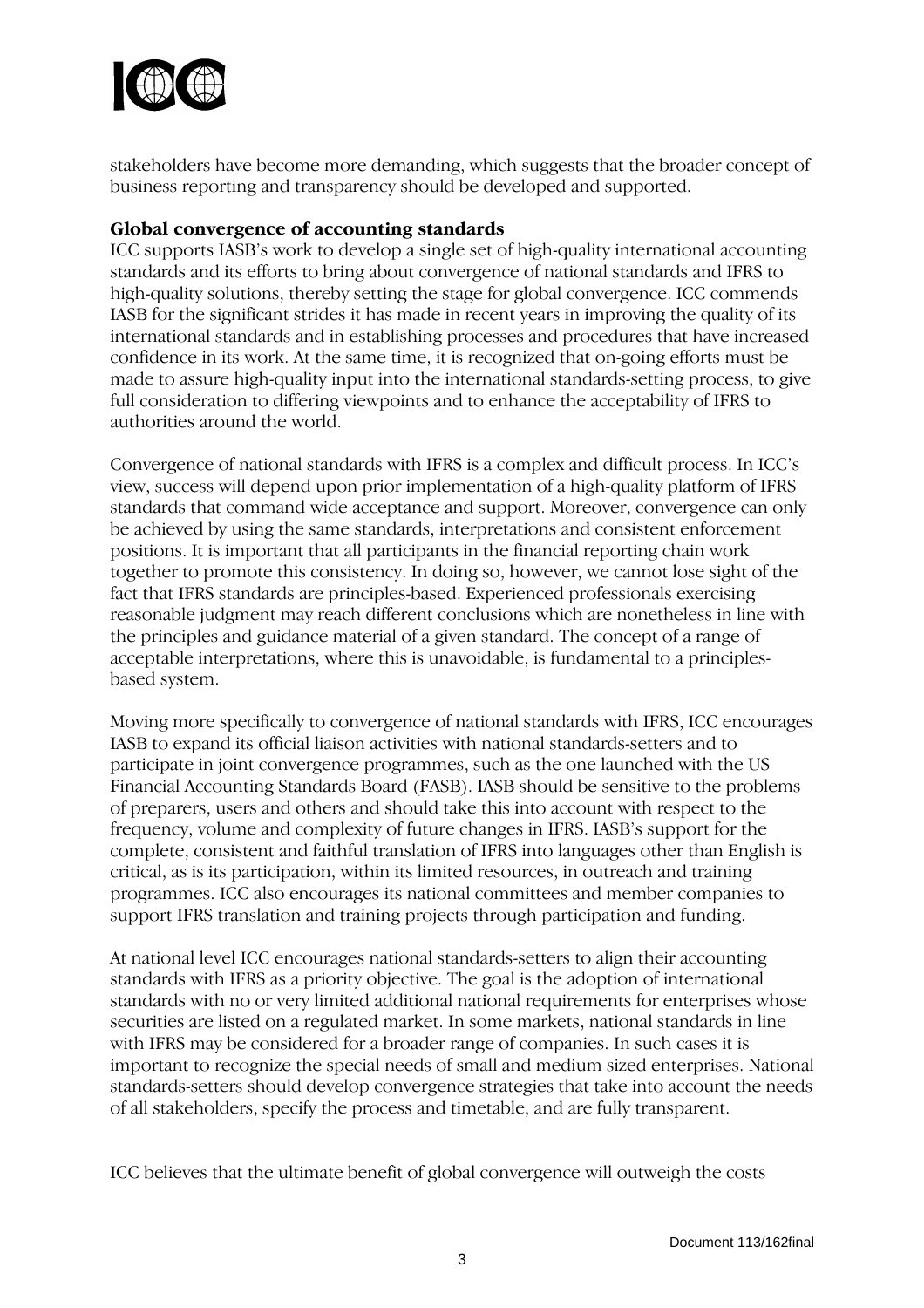

imposed on business by the convergence process. However, these costs are real and cannot be ignored. National standards-setters must strike a careful balance between moving expeditiously towards convergence with IFRS, while avoiding the burden of too much change in one particular reporting period and of requiring reporting entities to make multiple successive changes in their accounting policies with respect to the same matter.

#### Beyond accounting to supporting infrastructures

A single worldwide framework for financial reporting requires more than a common set of accounting standards. It also requires an underlying infrastructure of strong corporate governance practices, effective regulatory oversight and enforcement, effective auditing, management committed to transparency, and support from users of financial information. Each link in the information supply chain that delivers financial reporting must be strengthened. International investors and lenders need reasonable assurance that accounting and reporting standards are more than written words, that they are applied effectively in practice.

ICC, as the world business organization, is acutely aware that national supporting infrastructures reflect various local business practices, cultures and traditions, and that global uniformity is not likely, certainly in the foreseeable future. However, there are some practical measures toward greater global convergence that could be helpful.

The OECD Principles of Corporate Governance provide a flexible framework for considering improvements in corporate governance at the national level, including improvements with respect to disclosure and transparency. While ICC does not endorse any particular model of corporate governance, it recognizes that high-quality corporate governance norms are critical to high-quality financial reporting. ICC is committed to supporting improvements by the exchange of information on business experiences and best practices through its series of corporate governance roundtables and its web site.

Effective regulatory oversight and enforcement also is critical. At one level this requires national authorities to make sure that standards and regulations are being followed in practice. At the international level, convergence of regulatory approaches will be a significant underpinning of a common worldwide framework for financial reporting. ICC urges regulators to improve the international dialogue in this area.

Auditing is critical to assuring that financial statements reflect the application of IFRS and provide a fair representation of financial position and transactions. Auditors and auditing have been the focus of intensive regulatory reform in many countries in recent years. Many of these regulatory changes are highly beneficial to the quality of auditing and the fact and appearance of auditor independence. However, often conflicting national regulatory approaches have added to the complexity and costs of compliance on global audit engagements, and in some cases these conflicts can impede improvements in overall audit quality. The potential of overlapping national audit quality inspection programmes, applied on an extraterritorial basis, similarly would add to costs without a commensurate benefit to quality. ICC believes that regulators of the auditing profession should move quickly to reduce these conflicts and work towards common principles and approaches to the regulation of auditors, along with mutual recognition of each other's